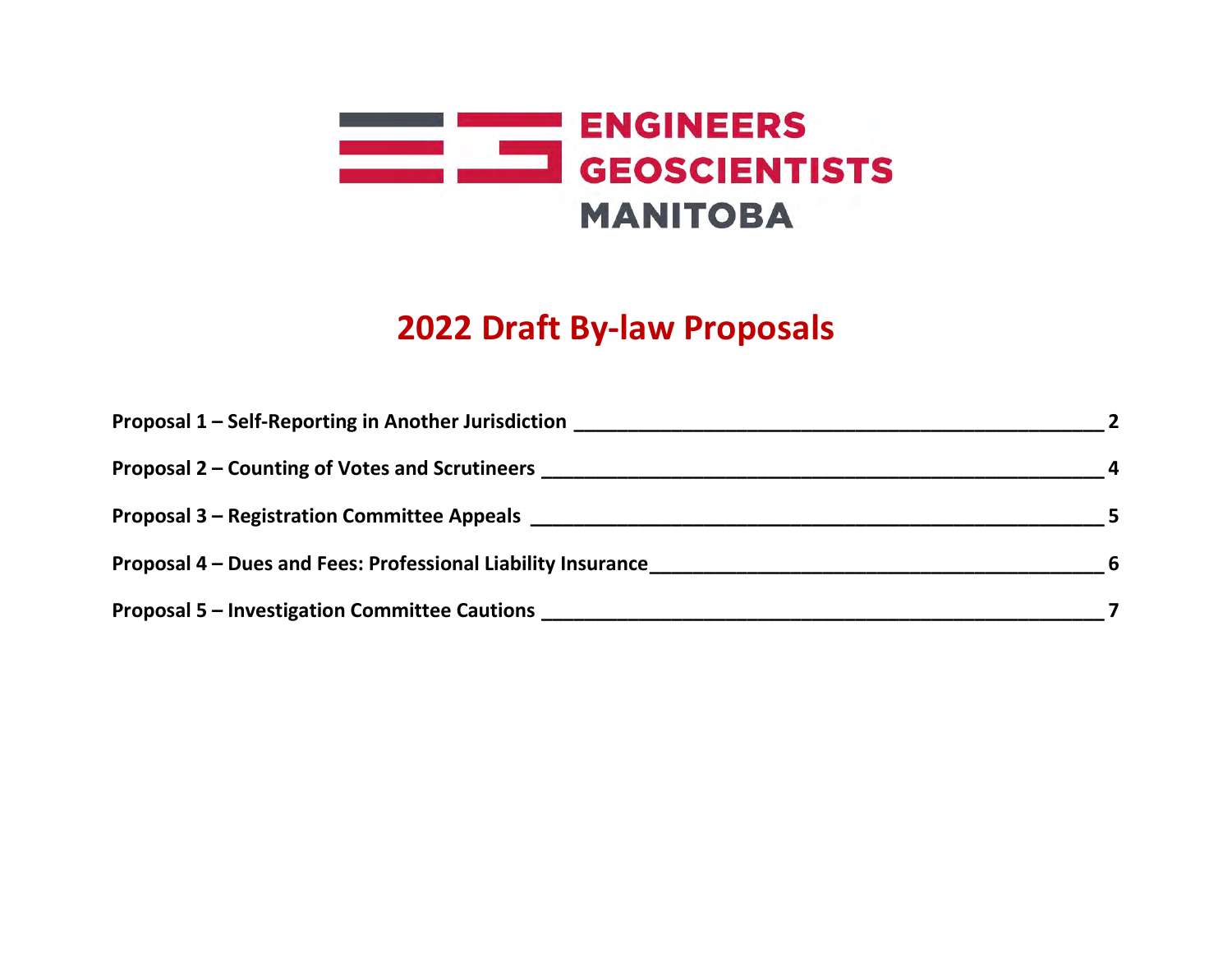

#### <span id="page-1-0"></span>**Proposal 1 – Self-Reporting in Another Jurisdiction**

The addition of this by-law would require members who are registered with another regulatory body to inform Engineers Geoscientists Manitoba if they are disciplined or sanctioned in a way that limits, suspends, or terminates their registration by that other jurisdiction.

Though some engineering and geoscience jurisdictions do share their disciplinary decisions publicly, other jurisdictions have interpreted their privacy policies in a way that does not allow them to share these decisions. This new by-law will ensure that if there is a risk to the public involved, Engineers Geoscientists Manitoba will be aware and can take any appropriate actions to protect the public of Manitoba in a timely manner.

| <b>Current Wording</b> | <b>Proposed Wording</b>                                                                                                  |
|------------------------|--------------------------------------------------------------------------------------------------------------------------|
| <b>NEW</b>             | 15.9 Self-Reporting Discipline in Another Jurisdiction                                                                   |
|                        | A practitioner must notify the Registrar, in writing, when:                                                              |
|                        | the practitioner is disciplined or sanctioned by any<br>a)                                                               |
|                        | professional, occupational or regulatory body relating to                                                                |
|                        | the practice of professional engineering and/or                                                                          |
|                        | professional geoscience in any jurisdiction and such                                                                     |
|                        | discipline or sanction results in the restriction, limitation,                                                           |
|                        | suspension or termination of the practitioner's ability to                                                               |
|                        | engage in the practice of professional engineering and/or                                                                |
|                        | professional geoscience; or                                                                                              |
|                        | the practitioner is convicted of a criminal offense or any<br>b)                                                         |
|                        | other offence under any law or regulation of any country,                                                                |
|                        | province or state relating to the practitioner's practice of<br>professional engineering and/or professional geoscience. |
|                        |                                                                                                                          |
|                        | The aforementioned written notice to the Registrar must be                                                               |
|                        | provided no later than thirty (30) days after the order, decision or                                                     |
|                        | agreement (as the case may be) relating to the discipline or                                                             |
|                        | conviction of the practitioner is made, and must provide                                                                 |
|                        | particulars of the discipline or conviction as well as copies of any                                                     |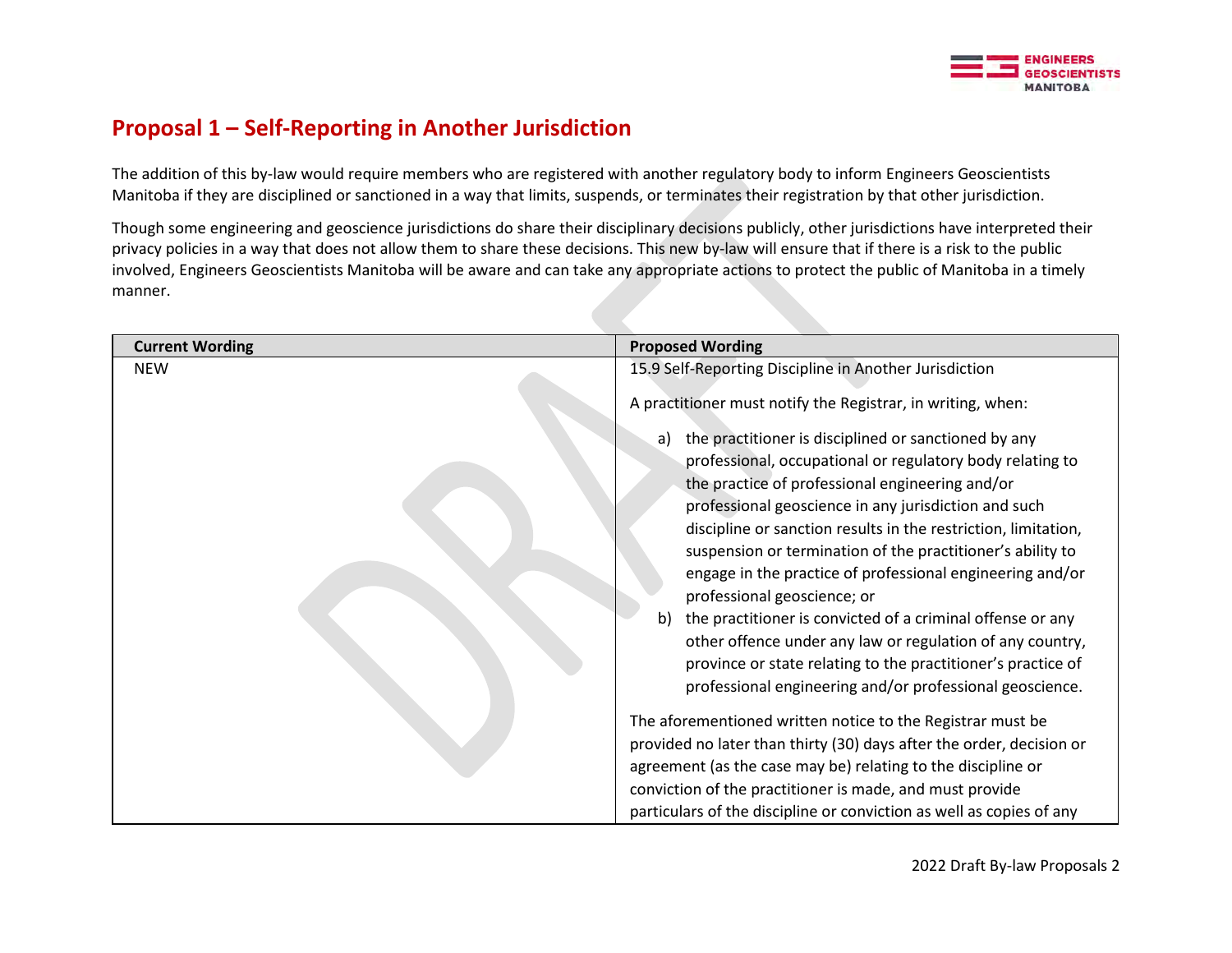

| <b>Current Wording</b> | <b>Proposed Wording</b>                                         |
|------------------------|-----------------------------------------------------------------|
|                        | documents relating to the discipline or conviction of the       |
|                        | practitioner.                                                   |
|                        | The Registrar may request from the practitioner any additional  |
|                        | information or documentation relating to the discipline or      |
|                        | conviction, and the practitioner must provide any such          |
|                        | information or documentation within ten (10) days of receipt of |
|                        | the Registrar's request.                                        |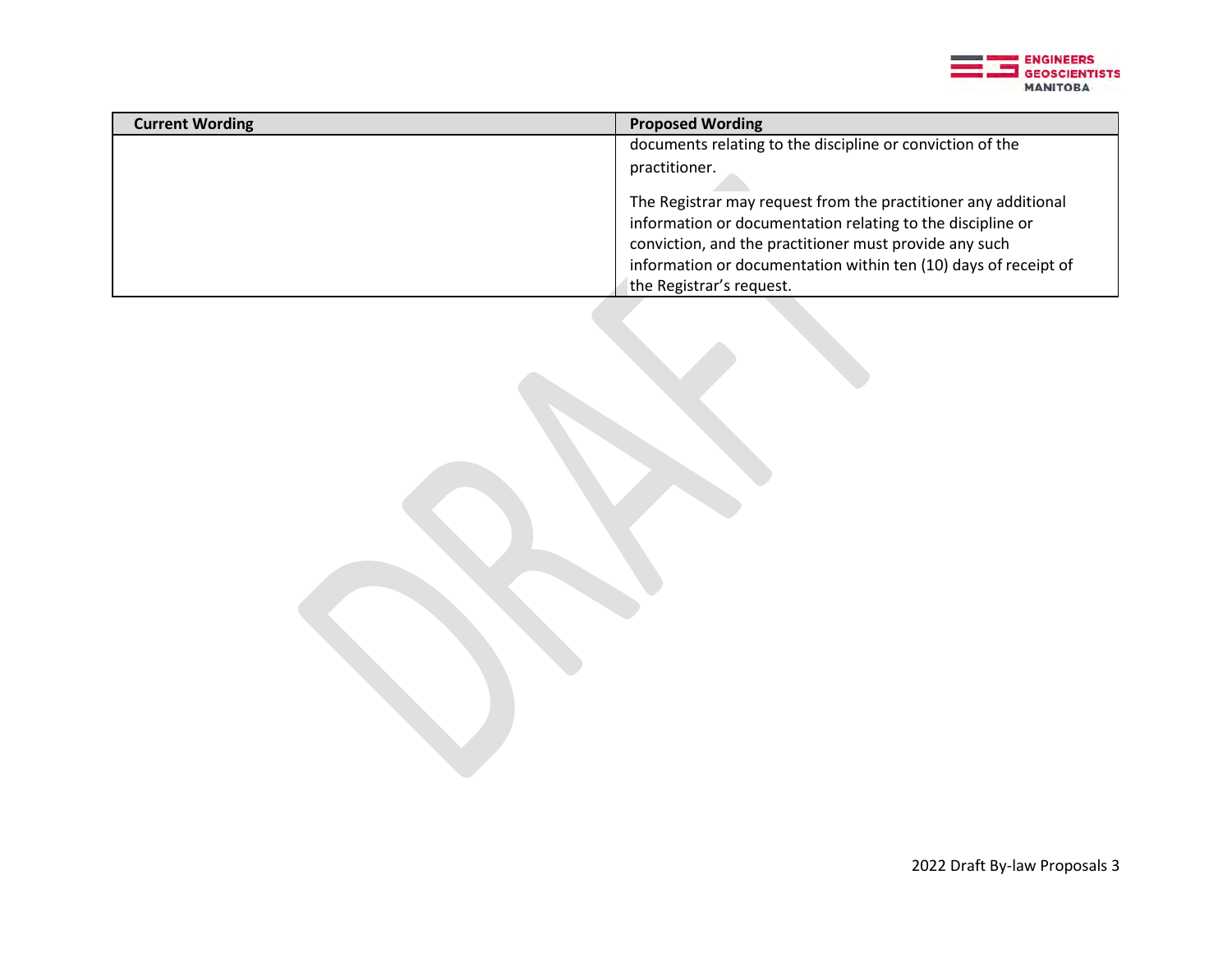

#### <span id="page-3-0"></span>**Proposal 2 – Counting of Votes and Scrutineers**

This by-law change will update the wording regarding the role of the Scrutineers during by-law voting and Council election voting. This does not change the actual process, but instead ensures that the by-law matches the actual practices that have been in place since switching to an electronic voting system in 2011.

The wording still accounts for any paper ballots that may be received.

| <b>Current Wording</b>                                                                                                                                                                                                                                                           | <b>Proposed Wording</b>                                                                                                                                                                                                                                                                                         |
|----------------------------------------------------------------------------------------------------------------------------------------------------------------------------------------------------------------------------------------------------------------------------------|-----------------------------------------------------------------------------------------------------------------------------------------------------------------------------------------------------------------------------------------------------------------------------------------------------------------|
| 4.7 Counting of Votes                                                                                                                                                                                                                                                            | 4.7 Counting of Votes                                                                                                                                                                                                                                                                                           |
| The counting of online votes and paper ballots shall be<br>undertaken by the scrutineers, in accordance with the election<br>rules and shall be supervised by the registrar.                                                                                                     | The tabulation and counting of online votes and paper ballots<br>shall be undertaken overseen by the scrutineers $_{\tau}$ in accordance<br>with the election rules-, and shall be supervised by the registrar<br>secretary.                                                                                    |
| 16.6.10 Counting of Ballots                                                                                                                                                                                                                                                      | 16.6.10 Counting of Ballots                                                                                                                                                                                                                                                                                     |
| The counting of the electronic and mail ballots shall be supervised<br>by the scrutineers in accordance with a policy adopted by the<br>council.                                                                                                                                 | The tabulation and counting of the electronic and mail ballots<br>shall be supervised overseen by the scrutineers in accordance<br>with a policy adopted by the council.                                                                                                                                        |
| 16.6.11.1 Report of Scrutineers                                                                                                                                                                                                                                                  | 16.6.11.1 Report of Scrutineers                                                                                                                                                                                                                                                                                 |
| The written report of the scrutineers on their count of the ballots,<br>in the form and containing the information required by the council<br>and signed by each scrutineer, shall be delivered to the secretary<br>no later than three days after the end of the voting period. | The written report of the scrutineers on their count the tabulation<br>and counting of the ballots, in the form and containing the<br>information required by the council and signed by each scrutineer,<br>shall be delivered to the secretary no later than three days after<br>the end of the voting period. |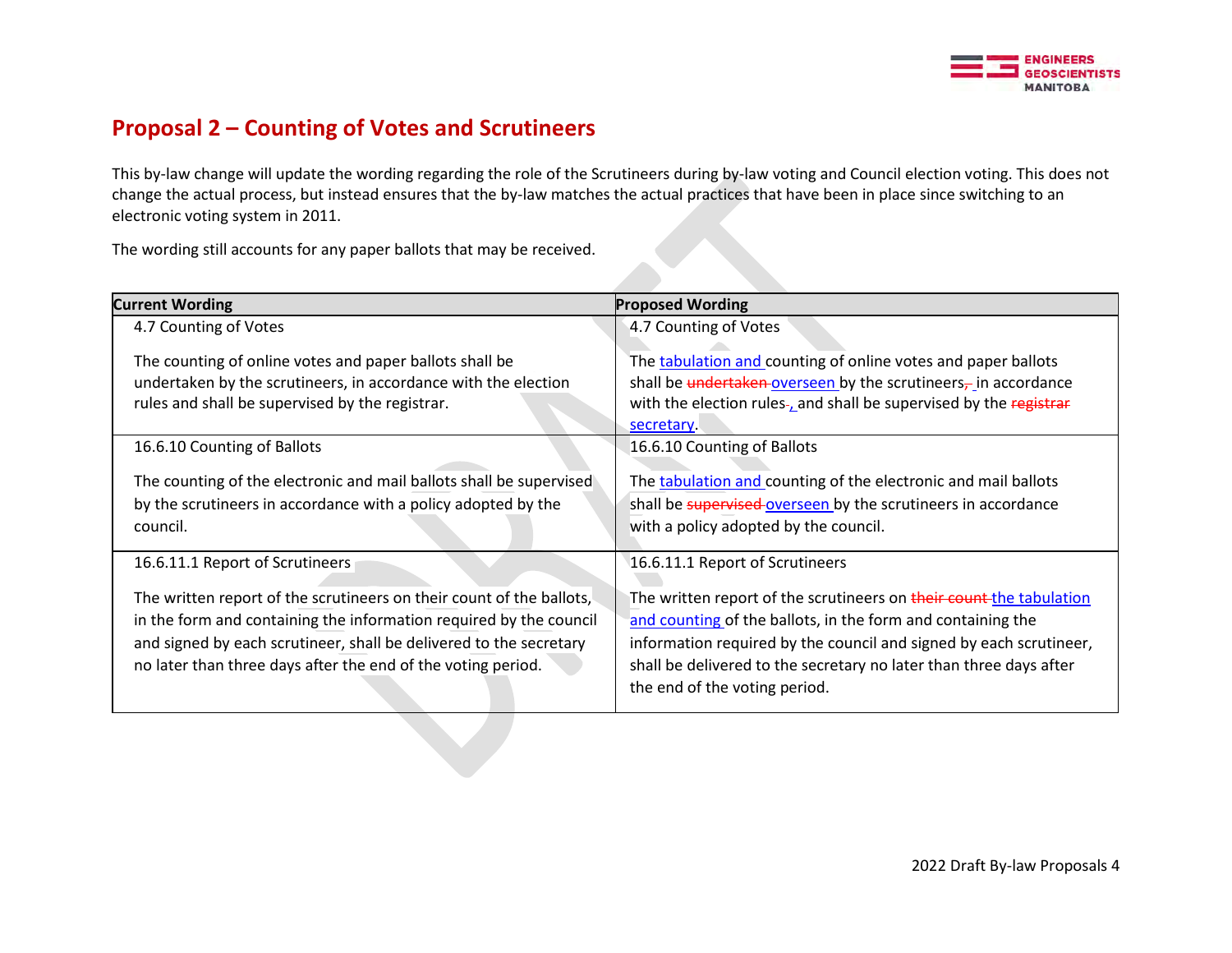

## <span id="page-4-0"></span>**Proposal 3 – Registration Committee Appeals**

This by-law change would move the appeal deposit amount for the appeals of a Registration Committee decision from the Manual of Admissions to the by-laws, as required by the Act. This aligns the wording with other appeal deposit language.

| <b>Current Wording</b>                                                                                                                                                                                                                | <b>Proposed Wording</b>                                                                                                                                                                                                                                                                                                                                                                                                                                                                                                                                                                                                                                                                                                                                                                                                                                                                                  |
|---------------------------------------------------------------------------------------------------------------------------------------------------------------------------------------------------------------------------------------|----------------------------------------------------------------------------------------------------------------------------------------------------------------------------------------------------------------------------------------------------------------------------------------------------------------------------------------------------------------------------------------------------------------------------------------------------------------------------------------------------------------------------------------------------------------------------------------------------------------------------------------------------------------------------------------------------------------------------------------------------------------------------------------------------------------------------------------------------------------------------------------------------------|
| 8.2 Appeals                                                                                                                                                                                                                           | 8.2 Appeals                                                                                                                                                                                                                                                                                                                                                                                                                                                                                                                                                                                                                                                                                                                                                                                                                                                                                              |
| The manual of admissions shall provide for and set out the<br>process and requirements for an applicant to appeal a decision of<br>registrar and any admissions-related committee, other than those<br>of the registration committee. | The manual of admissions shall provide for and set out the<br>process and requirements for an applicant to A notice of appeal a<br>pursuant to section 21(1.1) of the Act shall specify why the<br>Registration Committee's decision of registrar and any<br>admissions-related committee, other than those of the<br>registration committee. was unjustified, and list all errors the<br>person believes the Registration Committee made when making<br>its determinations. The notice of appeal shall also be<br>accompanied by a cash deposit of \$500.00.<br>Council's written decision on the appeal shall be limited in scope<br>to the points raised in the notice of appeal. The decision must be<br>consistent with a finding the Registration Committee could have<br>made, and must include a determination as to whether any or all<br>of the cash deposit should be returned to the person. |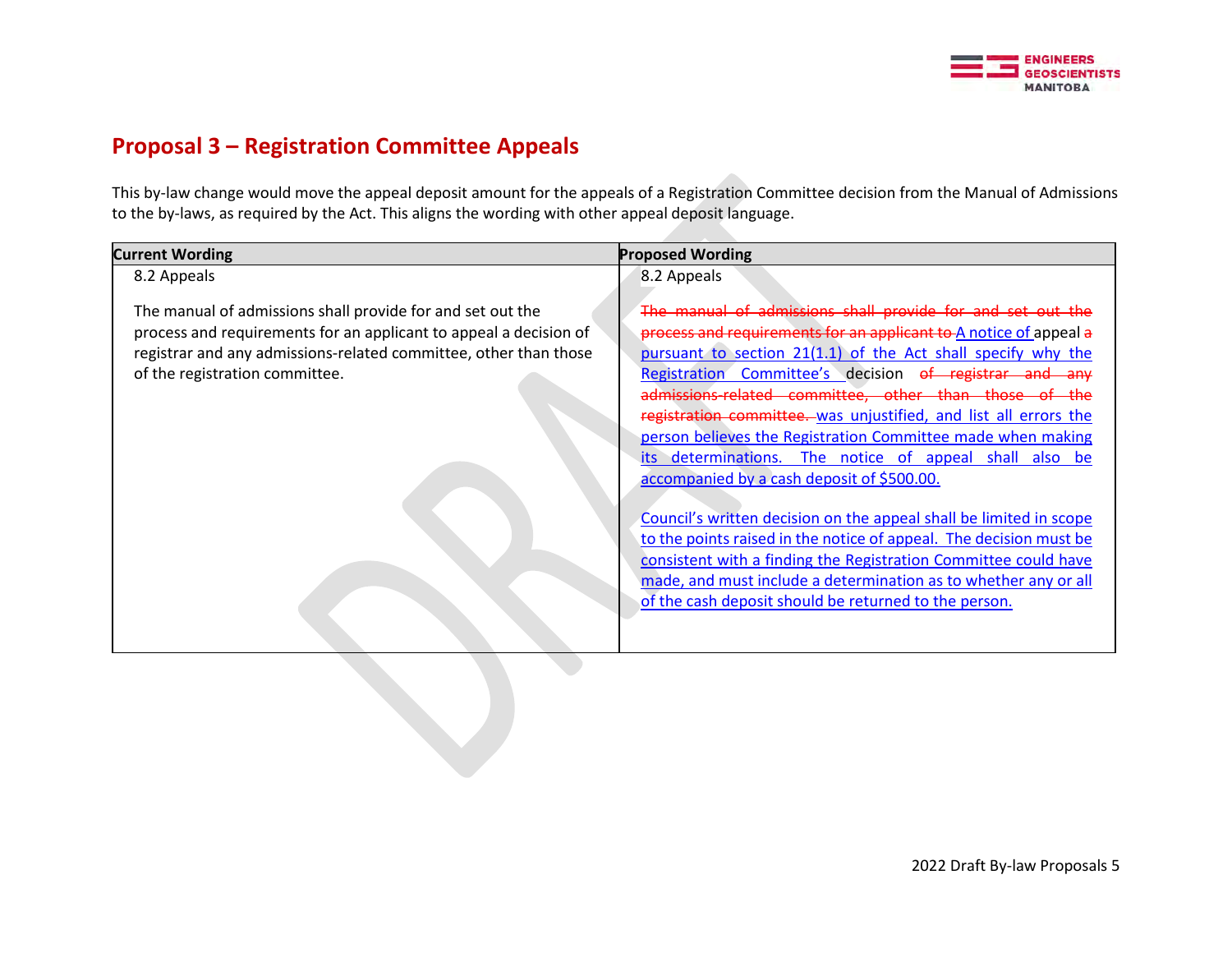

# <span id="page-5-0"></span>**Proposal 4 – Dues and Fees: Professional Liability Insurance**

This change updates and clarifies the wording to reflect actual practices.

| <b>Current Wording</b>                                                                                                          | <b>Proposed Wording</b>                                                                                                                                                                               |
|---------------------------------------------------------------------------------------------------------------------------------|-------------------------------------------------------------------------------------------------------------------------------------------------------------------------------------------------------|
| 10.1 Dues and Fees                                                                                                              | 10.1 Dues and Fees                                                                                                                                                                                    |
| (b) Without limiting the generality of the foregoing, by<br>resolution the council may set and/or impose:                       | (b) Without limiting the generality of the foregoing, by resolution<br>the council may set and/or impose:                                                                                             |
| (iv) fees relating to the late payment of any fees or dues<br>owing to the association and professional liability<br>insurance. | (iv) fees relating to the late payment of any fees or dues owing<br>to the association-; and                                                                                                          |
|                                                                                                                                 | (v) fees relating to any program providing professional liability<br>insurance to any or all members, interns or licensees that the<br>association may, in the discretion of council, participate in. |